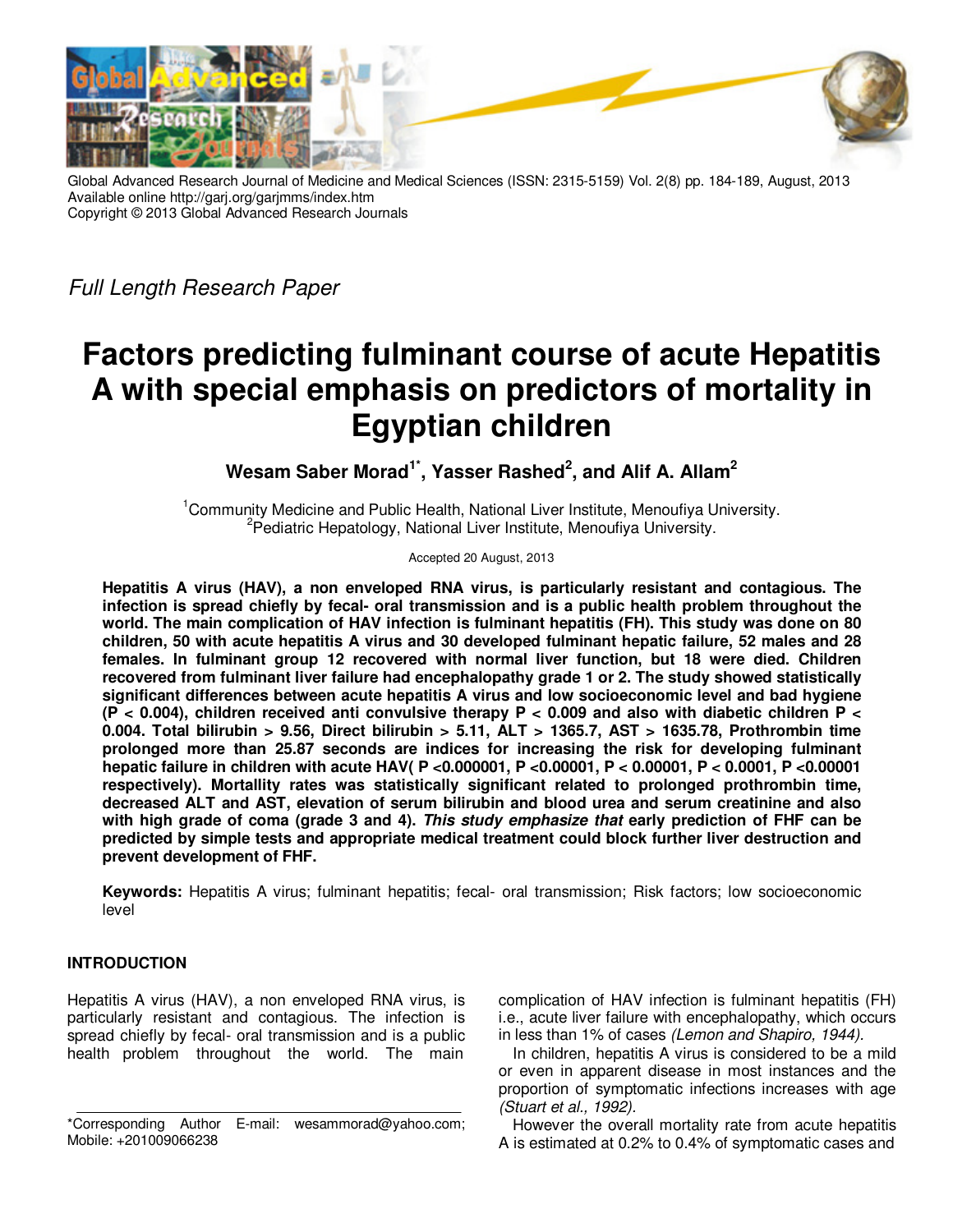age specific rates indicates that mortality is higher in patients 50 years of age and older and in those younger than 5 years of age. Moreover, fulminant liver failure, which accounts for approximately 11% to 13% of liver transplantation performed in children in the United States, is related to HAV infection in approximately 10% of the cases (Hoofnagle et al., 1995).

## **PATIENT AND METHODS**

This study was conducted on children patients from different governorates in Egypt treated in outpatient and inpatient clinic of Pediatric Hepatology Department - National Liver Institute (NLI) as a referral center to highlight the current risk factors of hepatitis "A" infection with special emphasis on fulminant hepatitis "A" risk factors and its prognosis. Eighty children (50 with acute hepatitis A virus and 30 with fulminant hepatitis as defined before).

Diagnosis of hepatitis A was established by detection of immunoglobulin M anti HAV antibodies in the serum samples of all children; no children had evidence of preexisting liver disease (Detected by enzyme linked immunosorbant assay technique (ELISA).

Principle: Kits from Dia Sorin Co.

Careful medical history including nutritional status, drugs, socioeconomic state and history of chronic diseases, also Through clinical examination, Complete blood count (CBC), liver function tests including ALT,AST, Total bilirubin, direct bilirubin, prothrombin time and concentration, serum albumin, alkaline phosphatase, gamma glutamyl transpeptidase, kidney function tests including urea and creatinine and blood sugar were performed in addition to the routine investigations for the care of FHF patients.

Infection with other viruses (hepatitis B virus, hepatitis C virus, Epstein Barr virus, cytomegalovirus) and also autoimmune hepatitis and Wilson's disease were excluded.

Doppler ultrasound on the portal vein and hepatic artery was performed

# **Signs of liver failure, defined as summation of clinical and biochemical parameters as follow**

1- The acute onset of liver disease with no known evidence of chronic liver disease.

2- Biochemical and / or clinical evidence of severe liver dysfunction: hepatic based coagulopathy ( $PT \geq 20$ seconds or  $INR \geq 2.0$  that is not corrected by parenteral vitamin K and or hepatic encephalopathy( must be present if PT is  $15 - 19.9$  seconds or INR is  $1.5 - 1.9$  but not if the PT is  $\geq 20$  or INR  $\geq 2.0$ . this definition of acute

liver failure by the Pediatric acute liver failure (PALF) study group

All children who developed encephalopathy were treated in the pediatric intensive care unit – National liver institute. The standard classification of encephalopathy was adapted to children according to the following grades of severity; grade 1: child is confused and has mood changes; grade 2: child is drowsy and displays inappropriate behavior ; grade 3: child is stuporous but obeys simple commands; grade 4a: child is comatose but arousal by painful stimuli or 4b: child is in deep coma and does not respond to any stimuli.

# **Ethical points**

During the interview, the respondent of the children was simply informed about the aims of this study and the fact that it is done to improve the health status of all population. Written consent was taken from the respondent who accompanied the child during attending the mentioned hospitals before participating in the research.

## **Sample size**

80 children (50 with acute hepatitis A virus and 30 with fulminant hepatitis) were recruited based on the following assumptions:  $\alpha = 0.05$ , probability of exposure in controls=91.0%, power=80.0%, ratio of cases to controls=1:1, and Odds ratio of exposure in hepatitis A cases relative to controls=29.0%. The required sample size was determined using PS (power and sample size calculation) software.

# **Statistical analysis**

Statistical analyses were performed using SPSS (SPSS, Inc., Chicago, Illinois), Epi lnfo (CDC, Atlanta, Georgia), and Log Xact (Cytel Software Corporation, Cambridge, Massachusetts). Differences between hepatitis A and fulminant hepatitis A regarding dichotomous variables were assessed with the chi-square statistic. Chi-square for linear trend was used for associations between categorical variables and hepatitis A status. When the expected number in any cell was less than five, a twotailed Fisher's exact test was used. Odds ratio (OR) was used to calculate the risk of exposure to these risk factors long with 95 % confidence interval and both were done to measure the strength of association. When comparing two-sample means, Student's  $t - \text{test}$  was used for normally distributed variables.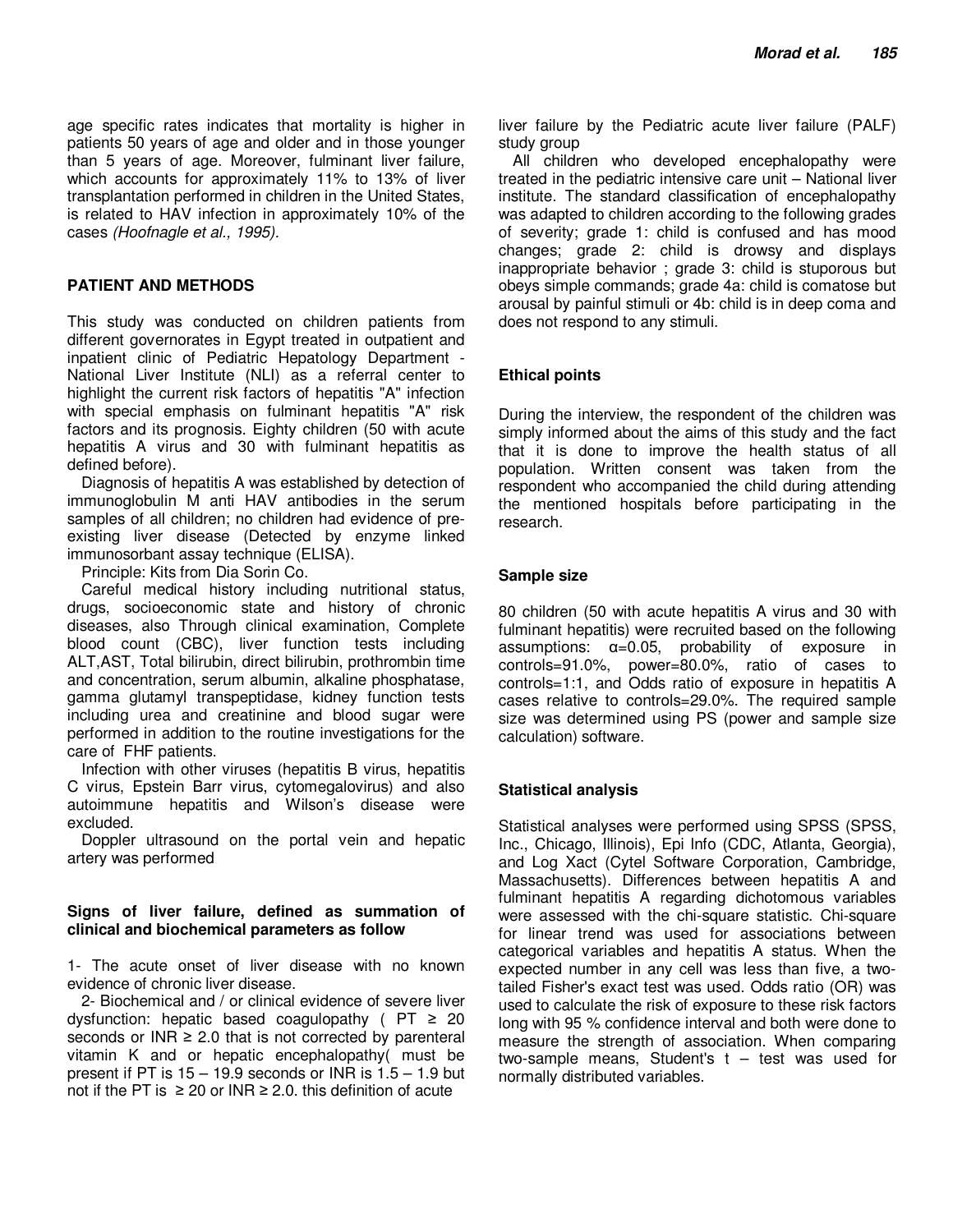**Table 1.** Study risk factors of fulminant hepatitis infection

|                                           | <b>Fulminant hepatitis (F.H.)</b> | Hepatitis "A" cases (H.A) | P- value | <b>Odds</b> | Confidence interval |       |                |
|-------------------------------------------|-----------------------------------|---------------------------|----------|-------------|---------------------|-------|----------------|
| <b>Studied variables</b>                  | <b>No</b>                         | %                         | No       | %           |                     | ratio | (C.I.)         |
| Age of the child:<br>$\blacktriangleleft$ |                                   |                           |          |             |                     |       |                |
| $<$ 1 year : 5 years                      | 20                                | 66.7                      | 36       | 72.0        | 0.61                | 0.78  | $0.26 - 2.31$  |
| 5 years : $> 10$ years                    | 10                                | 33.3                      | 14       | 28.0        |                     |       |                |
| Sex of the child:<br>◀                    |                                   |                           |          |             |                     |       |                |
| - Male                                    | 22                                | 73.3                      | 30       | 60.0        | 0.23                | 0.55  | $0.18 - 1.62$  |
| - Female                                  | 8                                 | 26.7                      | 20       | 40.0        |                     |       |                |
| Socioeconomic<br>◀                        |                                   |                           |          |             |                     |       |                |
| level:                                    | 25                                | 83.3                      | 27       | 54.0        | $0.008*$            | 4.26  | $1.27 - 15.15$ |
| - Iow                                     | 5                                 | 16.7                      | 23       | 46.0        |                     |       |                |
| - Moderate and high                       |                                   |                           |          |             |                     |       |                |
| Personal hygiene:<br>$\blacktriangleleft$ |                                   |                           |          |             |                     |       |                |
| Bad hygiene                               | 28                                | 93.3                      | 12       | 24.0        | $0.05*$             | 44.3  | $8.27 - 316.6$ |
| Good hygiene<br>$\overline{\phantom{a}}$  | 2                                 | 6.7                       | 38       | 76.0        |                     |       |                |
| Present history of<br>◀                   |                                   |                           |          |             |                     |       |                |
| infantile diabetes:                       |                                   |                           |          |             |                     |       |                |
| - Yes                                     | 10                                | 33.3                      | 4        | 8.0         | $0.004*$            | 5.75  | $1.42 - 25.12$ |
| No<br>$\overline{\phantom{a}}$            | 20                                | 66.7                      | 46       | 92.0        |                     |       |                |
| History of diuretics<br>◀                 |                                   |                           |          |             |                     |       |                |
| intake:                                   | 6                                 | 20.0                      | 1        | 2.0         | $0.01*$             | 12.25 | $1.3 - 285.75$ |
| - Yes                                     | 24                                | 80.0                      | 49       | 98.0        |                     |       |                |
| No<br>$\overline{\phantom{a}}$            |                                   |                           |          |             |                     |       |                |
| <b>History</b><br>of<br>anti<br>◀         |                                   |                           |          |             |                     |       |                |
| convulsants:                              | 11                                | 36.7                      | 6        | 12.0        | $0.009*$            | 4.25  | $1.21 - 15.38$ |
| - Yes                                     | 19                                | 63.3                      | 44       | 88.0        |                     |       |                |
| No                                        |                                   |                           |          |             |                     |       |                |

Table 2. Mean and one standard deviation of studied variables of hepatitis "A" cases (a cutoff point) as an index for risk of developing fulminant hepatitis

|                          |           | Groups                               |    |                              |                 |                       |            |       |                 |
|--------------------------|-----------|--------------------------------------|----|------------------------------|-----------------|-----------------------|------------|-------|-----------------|
| <b>Studied variables</b> |           | <b>Fulminant hepatitis</b><br>(F.H.) |    | Hepatitis "A"<br>cases (H.A) | Range<br>(F.H.) | Mean $±$ SD<br>(F.H.) | P - value  | Odds  | Confidence      |
|                          | <b>No</b> | %                                    | No | %                            | (H.A)           | (H.A)                 |            | ratio | Interval (C.I.) |
| • Total bilirubin:       |           |                                      |    |                              |                 |                       |            |       |                 |
| $-$ 2 10.26              | 28        | 93.3                                 | 13 | 26.0                         | $9.1 - 28.64$   | $19.9 \pm 4.6$        | 0.000001   | 39.85 | $7.5 - 281.92$  |
| $- < 10.26$              | 2         | 6.7                                  | 37 | 74.0                         | $0.6 - 14.2$    | $7.17 \pm 2.39$       | $\star$    |       |                 |
| • Direct bilirubin:      |           |                                      |    |                              |                 |                       |            |       |                 |
| $-26.21$                 | 27        | 90.0                                 | 8  | 16.0                         | $4.6 - 19.64$   | $12.7 \pm 4.22$       | $0.00001*$ | 47.25 | 10.04-259.5     |
| $- < 6.21$               | 3         | 10.0                                 | 42 | 84.0                         | $0.15 - 8.2$    | $3.89 \pm 1.22$       |            |       |                 |
| $\bullet$ AST:           |           |                                      |    |                              |                 |                       |            |       |                 |
| $-21635.78$              | 24        | 80.0                                 |    | 14.0                         | $406 - 1450$    | $1817.5 \pm 225$      | $0.0001*$  | 24.57 | $6.5 - 100.82$  |
| $- < 1635.78$            | 6         | 20.0                                 | 43 | 86.0                         | $18.1 - 740$    | 1478 ±157.8           |            |       |                 |
| $\bullet$ ALT:           |           |                                      |    |                              |                 |                       |            |       |                 |
| $-$ 21365.78             | 26        | 86.7                                 | 6  | 12.0                         | $332.3 - 1988$  | 1832±276.6            | $0.00001*$ | 47.67 | 10.6 - 244.3    |
| $- < 1365.78$            | 4         | 13.3                                 | 44 | 88.0                         | $116.2 - 667.3$ | 1274.28±91.5          |            |       |                 |

#### **RESULTS**

Among 80 children, 50 with acute hepatitis A virus and 30 developed fulminant hepatic failure, 52 males and 28 females. Only 31 were on breast feeding and 49 were on artificial feeding when infants. Children lived in bad hygiene were 40, other lived in good hygiene were also 40. Those lived in low socioeconomic level were 52 and the other 28 lived in moderate or high socioeconomic level. Diabetes mellitus was found in 14 children and 17 children under anti-convulsive therapy. In fulminant group 12 recovered with normal liver function but 18 were died. Children recovered from fulminant liver failure had encephalopathy grade 1 or 2.

Anicteric hepatitis was founded in 12 children with acute hepatitis group, presented with abdominal pain, fatigability, loss of appetite and hepatomegaly, confirmed by positive Anti HAV IgM and elevated ALT and AST. The other 68 presented with icteric hepatitis and hepatomegaly and only 15 with splenomegaly. In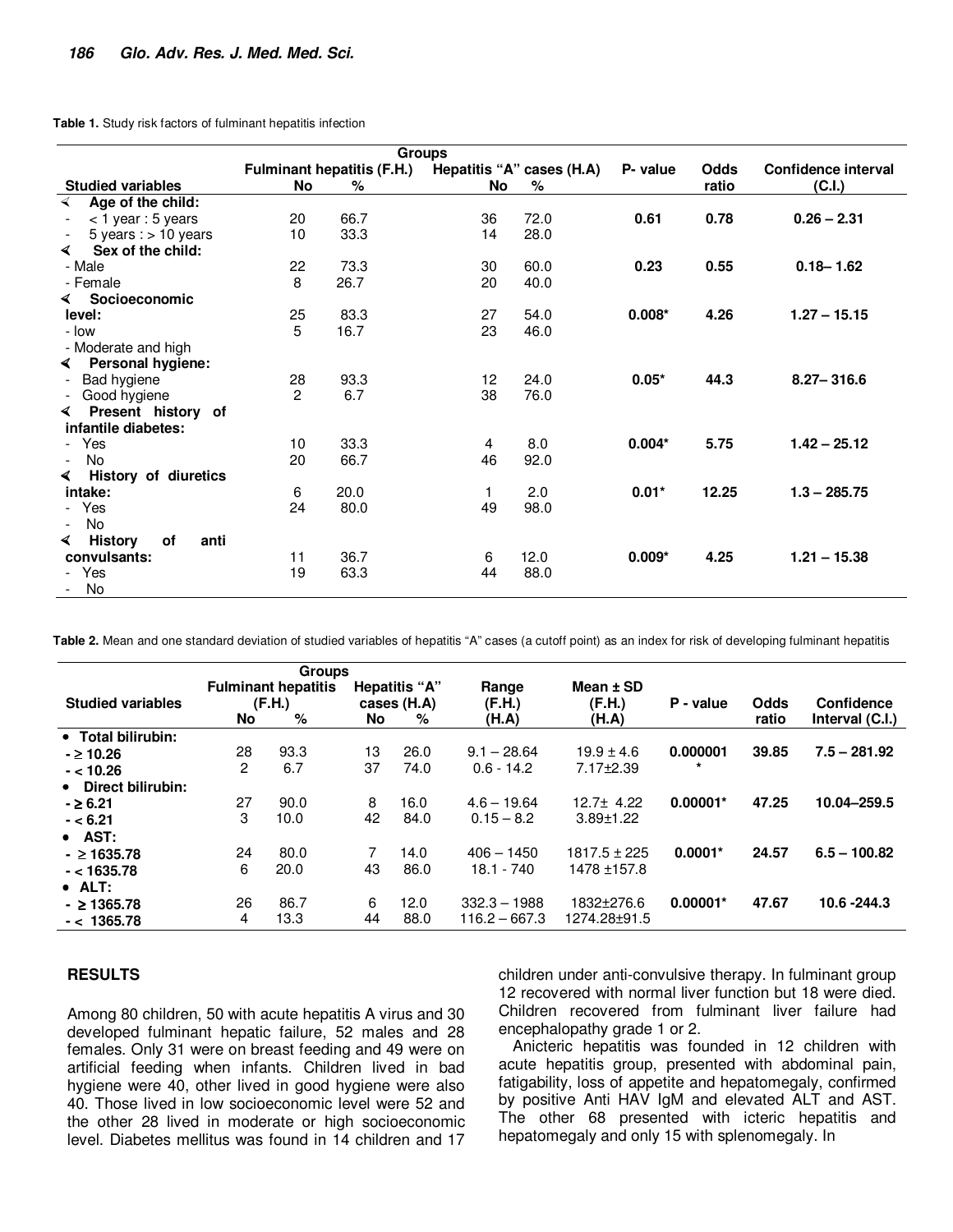**Table 3.** Mean and one standard deviation of studied variables of hepatitis "A" cases (a cutoff point) as an index for risk of developing fulminant hepatitis

|                                |    | <b>Groups</b>                           |    |                                        |                           |                                 |             |            |                                         |
|--------------------------------|----|-----------------------------------------|----|----------------------------------------|---------------------------|---------------------------------|-------------|------------|-----------------------------------------|
| <b>Studied variables</b>       |    | <b>Fulminant</b><br>hepatitis<br>(F.H.) |    | <b>Hepatitis</b><br>"A" cases<br>(H.A) | Range<br>(F.H.)<br>(H.A.) | Mean $±$ SD<br>(F.H.)<br>(H.A.) | Р-<br>value | Odds ratio | Confidence<br><b>Interval</b><br>(C.I.) |
|                                | No | %                                       | No | %                                      |                           |                                 |             |            |                                         |
| • Prothrombin time:            |    |                                         |    |                                        |                           |                                 |             |            |                                         |
| $-$ 27.32 sec                  | 27 | 90.0                                    | 8  | 16.0                                   | 13-79.6                   | $51.53 \pm 18.17$               | $0.00001*$  | 47.25      | 10.04-259.5                             |
| $- < 27.32$ sec                | 3  | 10.0                                    | 42 | 84.0                                   | $12 - 45$                 | $18.57 \pm 7.3$                 |             |            |                                         |
| Prothrombn conc.:-             |    |                                         |    |                                        |                           |                                 |             |            |                                         |
| $-$ < 56.14 %                  | 28 | 93.3                                    | 9  | 18.0                                   | 12.35-98                  | $23.67 \pm 8$                   | $0.0001*$   | 63.78      | $11.4 - 475.2$                          |
| $-$ > 56.14 %                  | 2  | 6.7                                     | 41 | 82.0                                   | $24 - 100$                | $63.6 \pm 22.9$                 |             |            |                                         |
| • Blood sugar                  |    |                                         |    |                                        |                           |                                 |             |            |                                         |
| $(R.B.S. > 176 \text{ ma/dl})$ |    |                                         |    |                                        |                           |                                 |             |            |                                         |
| - Positive                     | 10 | 33.3                                    | 4  | 8.0                                    |                           |                                 | $0.004*$    | 5.75       | $1.42 - 25.12$                          |
| - Negative                     | 20 | 66.7                                    | 46 | 92.0                                   |                           |                                 |             |            |                                         |

 **Table 4.** Mean and one standard deviation of hepatitis "A" cases (a cutoff point) as an index for risk of developing fulminant hepatitis

|                                            |    | <b>Groups</b>                                |           |                                             |                          |                              |             |               |                                         |
|--------------------------------------------|----|----------------------------------------------|-----------|---------------------------------------------|--------------------------|------------------------------|-------------|---------------|-----------------------------------------|
| <b>Studied variables</b>                   | No | <b>Fulminant</b><br>hepatitis<br>(F.H.)<br>% | <b>No</b> | <b>Hepatitis</b><br>"A" cases<br>(H.A)<br>% | Range<br>(F.H.)<br>(H.A) | Mean ± SD<br>(F.H.)<br>(H.A) | Р-<br>value | Odds<br>ratio | Confidence<br><b>Interval</b><br>(C.I.) |
| • Portal vein diameter:                    |    |                                              |           |                                             |                          |                              |             |               |                                         |
| $-5.97$                                    | 9  | 60.0                                         | 4         | 26.7                                        | $4.1 - 8.4$              | ±1.28<br>6.4                 | $0.049*$    | 4.13          | $1.01 - 26.5$                           |
| $- > 6.97$                                 | 6  | 40.0                                         | 11        | 73.3                                        | $6.5 - 8.6$              | $7.39 \pm 0.72$              |             |               |                                         |
| • Hepatic<br>resistive<br>artery<br>index: |    |                                              |           |                                             |                          |                              |             |               |                                         |
| $- \le 0.64$                               | 11 | 73.3                                         | 3         | 20.0                                        | $0.58 - 0.66$            | $0.62 \pm 0.02$              | $0.001*$    | 11            | $1.57 - 93.55$                          |
| $- > 0.64$                                 | 4  | 26.7                                         | 12        | 80.0                                        | $0.62 - 0.76$            | $0.68 \pm 0.05$              |             |               |                                         |

 **Table 5.** Study risk factors for mortality of fulminant hepatitis "A" cases

| <b>Studied variables</b>                   |    | <b>Fulminant Hepatitis</b><br><b>Died</b><br>(18) |    | <b>Survived</b><br>(12) | Р-<br>value  | Odds ratio<br>(O.R.) | Confidence interval<br>(C.I.) |  |
|--------------------------------------------|----|---------------------------------------------------|----|-------------------------|--------------|----------------------|-------------------------------|--|
|                                            | No | %                                                 | No | %                       |              |                      |                               |  |
| Encephalopathy                             |    |                                                   |    |                         |              |                      |                               |  |
| grade:                                     | 16 | 88.9                                              |    | 8.3                     | $0.0000046*$ | 102                  | $6.48 - 4027$                 |  |
| Grade III and IV                           | 2  | 11.1                                              | 11 | 91.7                    |              |                      |                               |  |
| Grade I and II<br>$\overline{\phantom{a}}$ |    |                                                   |    |                         |              |                      |                               |  |
| <b>Ascitis:</b><br>∢                       |    |                                                   |    |                         |              |                      |                               |  |
| - Present                                  | 17 | 94.4                                              | 2  | 16.7                    | $0.000022*$  | 85                   | $5.28 - 3402.79$              |  |
| - Absent                                   |    | 5.6                                               | 10 | 83.3                    |              |                      |                               |  |

fulminant group only 2 were anicteric and hepatomegaly were founded in 15 (all of the recovered) plus 3 of the died but the remaining who died had not hepatomegaly. Ascites was founded in only 2 with acute hepatitis and founded in 15 of the fulminant group.

In acute hepatitis group 79 returned to normal liver function in a period ranging from 28 – 100 days and only one developed autoimmune hepatitis several months later. Non of the acute hepatitis group and those who recovered from fulminant hepatic failure showed any changes of the kidney function but all of the children died from fulminant hepatic failure showed impaired kidney function during the course of management.

The study showed statistically significant differences between acute hepatitis A virus and low socioeconomic level and bad hygiene  $(P < 0.004)$ , There was statistically significant differences regarding the development of fulminant hepatic failure and previous factors (socioeconomic level) ( $P < 0.008$ ) and bad hygiene ( $P <$ 0.05).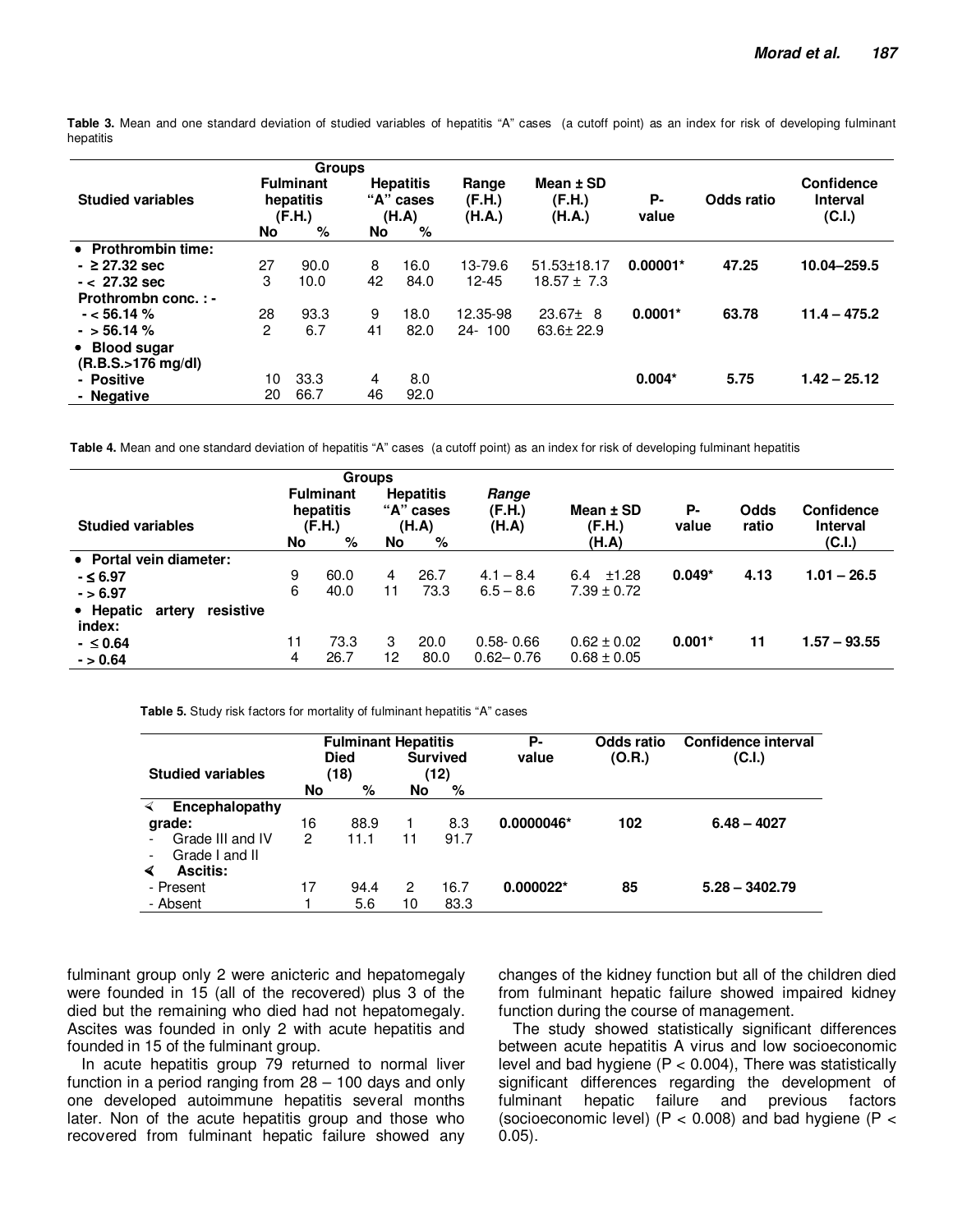|  |  | Table 6. Liver functions as predictors of mortality in fulminant hepatitis "A" cases |
|--|--|--------------------------------------------------------------------------------------|
|--|--|--------------------------------------------------------------------------------------|

|                          |                                | <b>Fulminant Hepatitis</b> |                    |      |                 |                    |             |             |                   |
|--------------------------|--------------------------------|----------------------------|--------------------|------|-----------------|--------------------|-------------|-------------|-------------------|
|                          | <b>Died</b><br><b>Survived</b> |                            | Range<br>Mean ± SD |      |                 |                    | Confidence  |             |                   |
| <b>Studied variables</b> |                                | (18)                       |                    | (12) | (F.H.)          | (F.H.)             | <b>P</b> -  | <b>Odds</b> | Interval          |
|                          | No                             | $\%$                       | No                 | $\%$ | (H.A)           | (H.A)              | value       | ratio       | (C.I.)            |
| • Total bilirubin:       |                                |                            |                    |      |                 |                    |             |             |                   |
| $-237.54$                | 14                             | 77.8                       | 1.                 | 8.3  | $29.7 - 98.6$   | $49.9 \pm 24.3$    | $0.00019*$  | 38.5        | $3.12 - 1097.44$  |
| $- < 37.54$              | 4                              | 22.2                       | 11                 | 91.7 | $16.3 - 26.9$   | $27.24 \pm 9.64$   |             |             |                   |
| • Direct bilirubin:      |                                |                            |                    |      |                 |                    |             |             |                   |
| $- \ge 13.87$            | 17                             | 94.4                       | 4                  | 33.3 | $14.6 - 19.64$  | $12.7 \pm 4.22$    | 0.00064*    | 34          | $2.68 - 986.08$   |
| $- < 13.87$              | 1                              | 5.6                        | 8                  | 66.7 | $2.4 - 10.2$    | $3.89 \pm 1.22$    |             |             |                   |
| • AST:                   |                                |                            |                    |      |                 |                    |             |             |                   |
| $-23239.43$              | 16                             | 88.9                       | $\overline{2}$     | 16.7 | $1406 - 4450$   | $1817.5 \pm 4225$  | $0.00012*$  | 40          | $3.67 - 743.62$   |
| $- < 3239.43$            | $\overline{2}$                 | 11.1                       | 10                 | 83.3 | $818.1 - 1740$  | 678 ±1157.8        |             |             |                   |
| $\bullet$ ALT:           |                                |                            |                    |      |                 |                    |             |             |                   |
| $-2968.42$               | 15                             | 83.3                       | 3                  | 25.0 | $332.3 - 1988$  | $1832 \pm 4276.6$  | $0.0024*$   | 15          | $1.92 - 151.57$   |
| $- < 2968.42$            | 3                              | 16.7                       | 9                  | 75.0 | $116.2 - 667.3$ | $674.3 \pm 1291.5$ |             |             |                   |
| • Prothrombin time:      |                                |                            |                    |      |                 |                    |             |             |                   |
| $ \geq$ 34.82 sec        | 17                             | 94.4                       | 1.                 | 8.3  | $33 - 79.6$     | $51.53 \pm 18.17$  | 0.0000025*  | 187         | $7.98 - 27136.53$ |
| $- < 34.82$ sec          | 1                              | 5.6                        | 11                 | 91.7 | $22 - 45$       | $18.57 \pm 7.3$    |             |             |                   |
| • Prothrombn conc.:      |                                |                            |                    |      |                 |                    |             |             |                   |
| $-$ < 30.72 %            | 16                             | 88.9                       | 1.                 | 8.3  | $12.35 - 98$    | $23.67 \pm 8.1$    | $0.000013*$ | 88          | $5.5 - 3507.44$   |
| $-$ > 30.72 %            | $\overline{2}$                 | 11.1                       | 11                 | 91.7 | $24 - 100$      | $63.6 \pm 22.9$    |             |             |                   |

The study showed statistically significant differences between development of fulminant hepatic failure and children received anti convulsive therapy  $P < 0.009$  and also with diabetic children P < 0.004

Total bilirubin > 10.26, Direct bilirubin > 6.21,  $ALT$  > 1365.7, AST > 1635.78, Prothrombin time prolonged more than 27.32 seconds are indexes for increasing the risk for developing fulminant hepatic failure in children with acute HAV( P <0.000001, P <0.00001, P < 0.00001, P < 0.0001, P <0.00001 respectively). Also, Portal vein diameter < 6.97 and Hepatic artery resistive index < 0.64 are indexes for development of fulminant hepatic failure in children with acute HAV.

#### **DISCUSSION**

This study was undertaken to characterize the factors predicting fulminant course of acute HAV and the predictors of mortality in fulminant HAV in children from Egypt where hepatitis A is the common cause of acute hepatitis in children and can produces significant morbidity.

In this study, only 12 children had anicteric hepatitis, this may be due to that anicteric cases passed unnoticed.

This study showed statistically significant differences between acute hepatitis A virus and low socioeconomic level and bad hygiene, this finding in agreement with most studies and also with *I. I. Salama et al., 2007* who demonstrated that seropositivity to anti HAV antibodies was significantly higher among children with low or very low socioeconomic standard

Bilirubin level > 10.26 was associated with developing fulminant hepatic failure in children with acute HAV in our study, this in agreement with Makoto Y et al., 2002 also found high serum bilirubin is a predictive of the development of FHF in acute viral hepatitis, but in difference with Guilhermo R et al., 2003 who found high bilirubin level were independently associated with both low factor V levels and fulminant hepatitis and also with death or transplantation, this difference may be due to the different age between the two studies.

Also, higher bilirubin level was statistically significant related to patients died from fulminant HAV, this in agreement with Sema A et al., 2005 who founded total and indirect bilirubin levels were found to be significantly higher in patients who died from fulminant hepatic failure in Turkish children,

This study showed that prothrombin time > 27.32 seconds was associated with increased risk of developing fulminant hepatic failure in children with acute HAV and also prolonged prothrombin time when associated with decreased ALT and AST, elevation of serum bilirubin, blood urea, serum creatinine and high grade of coma were associated with high mortality, Similar data was reported by Uzma S. et al., 2000 who reported that, the prothrombin time was the most